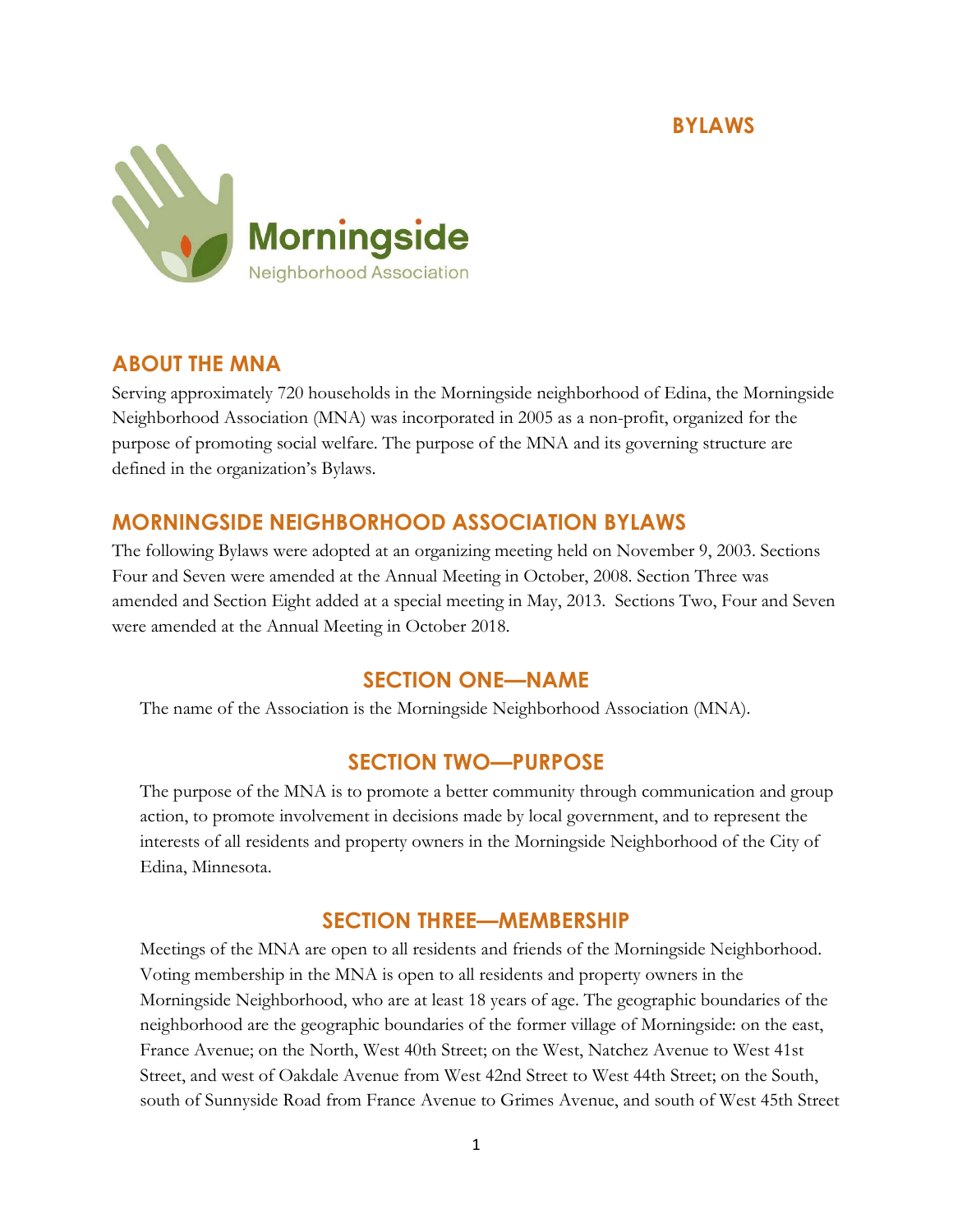from Grimes Avenue to Wooddale Avenue. The City of Edina formal description of these boundaries is: Commencing at the intersection of Wooddale Ave and northern Edina City Limits, thence north, east, south along Edina City limits to the north line of Lot 8 Block 1 Edina Mills Townhomes, thence west along the north line of Lot 8 Block 1 Edina Mills Townhomes to the east line of Lot 3 White Oaks 7th Addition, thence north and southwesterly along Lots 1-3 of White Oaks 7th Addition to north line of Lot 52 Auditor's Subdivision No. 161, thence northwest, west, southeast along Lot 52 Auditor's Subdivision No. 161 to the south line of Lot 50 Auditor's Subdivision No. 161, thence west along the south line of Lot 50 Auditor's Subdivision No. 161 to the west line of Lot 44 Auditor's Subdivision No. 161, thence north along the west line of Lot 44 Auditor's Subdivision No. 161 to the centerline of Sunnyside Rd, thence southwest along the centerline of Sunnyside Rd to the centerline of Grimes Ave, thence north along the centerline of Grimes Ave to the north line of Lot 7 Block 15 Country Club District, Fairway Section, thence west along said line to point of beginning.

### SECTION FOUR—STEERING COMMITTEE

Members of the MNA shall elect a Steering Committee of not less than five active members of the MNA. The Steering Committee shall plan and conduct all MNA meetings, take action between meetings on issues identified at the Annual Meeting, and act on time-sensitive matters with the agreement of a majority of its members. The term of office shall run from Annual Meeting to Annual Meeting, and a member of the Steering Committee may be re-elected to additional terms.

The Steering Committee may appoint subcommittees as it deems necessary to accomplish neighborhood business.

The Steering Committee shall appoint one of its members to keep minutes of its meetings and all meetings of the MNA, and shall make such minutes available to MNA members upon request.

## SECTION FIVE—MEETINGS

An Annual Meeting of the MNA shall be held once a year in October, on a date and at a time and place to be determined by the Steering Committee. Notice of the date, time, and place of the meeting shall be delivered or mailed to each residence and business in the Morningside neighborhood not less than fourteen days before the meeting.

The business of the Annual Meeting shall be the election of a Steering Committee, discussion of neighborhood issues, and planning of neighborhood events.